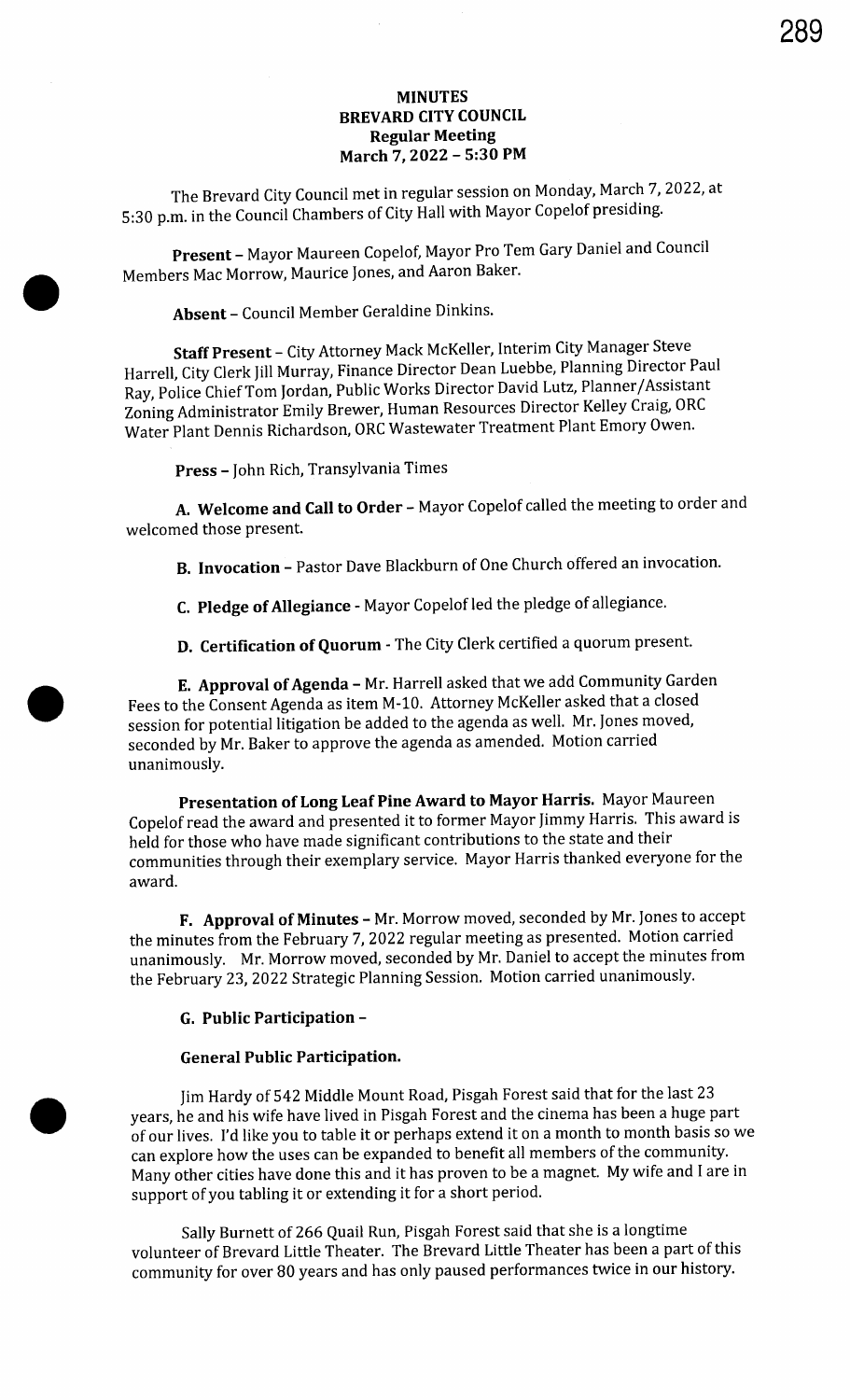Once during WWII and another during the pandemic. As many of you know, we are not performing since we lost our home due to the perfect storm of the lease being up and the pandemic. Live theater adds so much to the community. Now that COVID rates are declining and gathering indoors is safe,.we are continuing our search for a new home. We understand that there are discussions planned regarding the future of the Co-Ed Cinema and as we continue to look at options for our future performance space, we respectfully request to be a part of those discussions.

Peter Rosenthal of 166 Park Ave, Brevard, said my wife and I live in and Brevard and I would like to offer an opposition to not renewing the lease. We found it very troubling that this is <sup>a</sup> City -owned building which it leases to a private individual person or company which runs a business. The City is contemplating not renewing the lease which would be destroying the business of a private business owner in favor of another use which is actually <sup>a</sup> similar use. I don't think its proper action for <sup>a</sup> government to destroy someone's business to take it over and do the same thing with someone else. Once the government goes into this function, it will inevitably become politicized. It's not a good use of taxpayer's money.

Doug Denton of 46 Varsity Street, Brevard, said I am an advocate for a new Co-Ed cinema operated by a partnership between Council and the communities that you represent. I have provided you with information of benefits that our community would gain by the cinema being managed under a not-for-profit model. While support for our community cinema has been overwhelming and positive, there have been some concerns regarding this new vision. A primary concern has been expressed for the current leaseholder of the cinema. I have addressed those concerns in a letter to Council and Mayor Copelof and if anyone would like <sup>a</sup> copy of this letter, I have copies for the public. Today <sup>I</sup> ask you to defer your vote on the lease agreement and ask that you support and encourage dialogue between yourselves and the communities you represent. I'm reading a book called Creative Confidence and the author suggests when you're pitching a business idea to develop a prototype. I ask you to visualize the marquee outside. In passing, you might read one day the Brevard Film Festival, Kids Saturday Matinees, titles of films that represent a multitude of film genres, including thought provoking documentaries, independent and international films, classics and popcorn movies. How about <sup>a</sup> few of the 40 films nominated for a 2022 Oscar. I feel you got my point, thank you for listening to me and thank you for your service.

Judith Steel of 445 Edge Road, Brevard, said she is the current leasee's mother and I know there's a big controversy about how the City is going to move with the theater. She has kept it for profit even though it was barely alive during COVID. She has always considered the community. Every summer she has the children's programs that are free of charge, free advertisement for charities in town and has kept the community in mind. I ask you to please continue her lease. This theater has already been subsidized by the City to keep it alive but it needs to be a for-profit business. I'm not opposed to other films but in this case it needs to be <sup>a</sup> for-profit business.

### Pre -Budget Public Participation.

a. Boys & Girls Club. \$15,000 - They did not present in person, however, they did submit a request which was included in Council's packet.

b. Bread of Life. \$5,500 - Michael Collins presented and said they are the only free community kitchen that serves hot meals every day. During COVID, we never missed days except during the big snow. Ever since we've been here (over 20 years), we've been giving out fresh fruits and veggies, bread and hot meals. You do not have to qualify to get food and our operation is vital to our community. Our food costs have gone through the roof. We not only serve Brevard, but we also have a food truck that goes to Balsam Grove on Wednesdays and by the summer, we hope to have four locations being served by the food truck.

c. Chamber of Commerce. \$4,000 - Clark Lovelace thanked Council for their contribution last year and referred to his PowerPoint which was included in Council' <sup>s</sup> packet. He requested Council's consideration for a \$4,000 grant in the upcoming budget year. (Request on file.)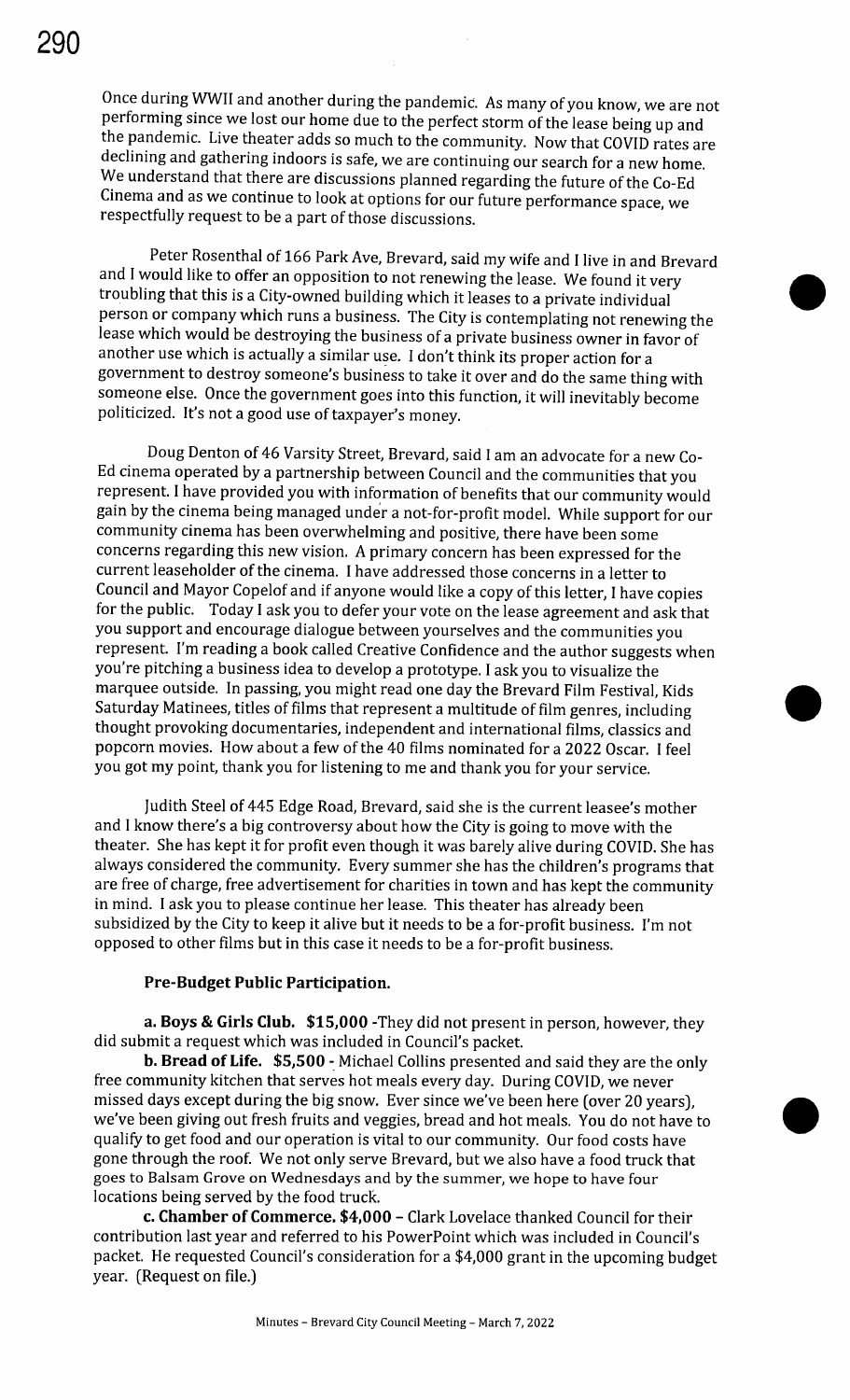d. El Centro. \$5,000 - Sellers Shook spoke about the new bilingual club that is new to Brevard. We support our families who need help and who don't know how to navigate the City of Brevard or the State of North Carolina. Her request was included in Council's packet.

e. Farmer's Market. \$20,000 - Leslie Logemann referred to her PowerPoint which was included in Council's packet.

f. Heart of Brevard. \$30,000 - Nicole Bentley referred to her PowerPoint which was included in Council's packet.

g. Kids in Camp. \$750.00 - Anne Bullard spoke and said we are a very small and quiet organization but we've been in operation for over 25 years and we've been sending kids to camp. We partner with the Boys and Girls Club, Rise and Shine, El Centro and we partner with 12 different camps in Western North Carolina and those camps provide partial financial aid. We have 29 campers who have applied to go to camp this year and our goal is to grow that and we are definitely looking for your support. There information was included in Council's packet.

h. Rise & Shine. \$5,000 - They did not present in person, however, they did submit a request which was included in Council's packet.

i. Sharing House. \$10,000 - They did not present in person, however, they did submit a request which was included in Council's packet.

j. TCarts. \$10,000 - Kathy King thanked Council for their contribution last year and referred to her PowerPoint which was included in Council's packet.

H. Certificates/ Awards/ Recognition - Emily Brewer, accompanied by her husband Cole, was administered the Oath of Office to become Planner/ Assistant Zoning Administrator, by City Clerk Jill Murray.

City of Brebard, Borth Carolina *Oath of Office* 

State of North Carolina County of Transylvania City of Brevard

I, Emily Brewer, do solemnly swear/that I will be faithful and bear true allegiance/ to the State of North Carolina/ and to the Constitutional powers and authorities/ which are or may be established/ for the Government thereof;/and that I will endeavor/to support, maintain and defend/the Constitution of the United States,/to the best of my knowledge and ability/and that I will faithfully and impartially discharge/ the duties of the Planner/Assistant Zoning Administrator/ for the City of Brevard/ imposed upon me by law, so help me God.

S/Emily Brewer

## I. Special Presentation(s)

### I-1. Teresa Buckwalter-Traffic Planning and Design.

Teresa Buckwalter from Traffic Planning and Design, Inc. showed her PowerPoint presentation to Council for the next phase of the roundabout betterments. On File). The roundabout that she spoke of are as follows:

o Ecusta Road @ Davidson River Village Connector

- o Wilson Road
- o Chestnut Street & Asheville Highway
- o Osbourne Street & Asheville Highway
- o Pisgah Heights & Asheville Highway

The purpose of the presentation was to keep Council up to date.

 $\sim$  At 7:15 PM Mayor Copelof called for a ten minute break  $\sim$ 

### J. Public Hearing(s) None.

K. Consent and Information - Consent Agenda items are considered routine and are enacted by one motion. Mayor Copelof read aloud the items listed and asked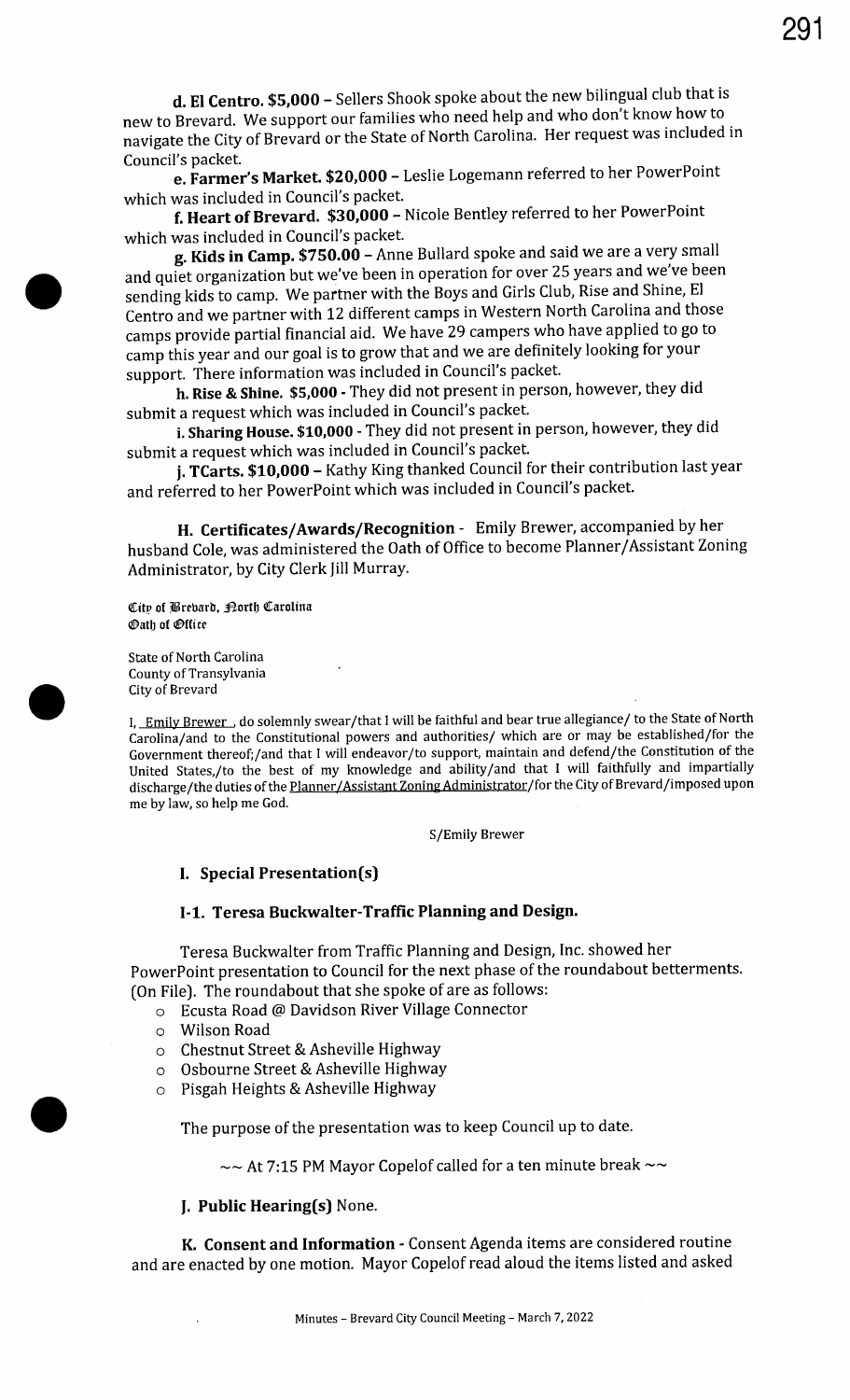for a motion to approve the consent agenda. Mr. Jones moved, seconded by Mr. Daniel to approve the consent agenda as presented. Motion carried unanimously.

# K-1. Financial Report for month ending February, 2022.

# K-2. Tax Settlement Report for month ending February, 2022.

K-3. Ordinance No. 2022-04 Amending the FY2021-2022 Budget Amendment No. 7 -Co -Ed Theater Roof \$12,000.

### **ORDINANCE NO. 2022-04** AN ORDINANCE AMENDING THE FY2021-2022 BUDGET AMENDMENT NUMBER SEVEN

SUBIECT: Budget Amendment for roof and front wall repair at the Cinema.

### AGENDA INFORMATION

| <b>Agenda Location:</b> | <b>Consent Agenda</b>         |
|-------------------------|-------------------------------|
| Department:             | <b>Finance</b>                |
| Contact:                | Dean Luebbe, Finance Director |

**BRIEF SUMMARY:** The Cinema roof has had a water leak for many years. The City contracted with Joe Chapman Roofing to repair the substructure of the roof, and patch the roofing layer to prevent further leaks.

MOTION FOR CONSIDERATION: To approve Budget Amendment Seven as submitted, increasing the budget in expenditure accounts

÷.

 $\overline{\mathcal{C}}$ 

10-5000-4500 (Contracted Services) \$12,000

And increasing the budget in the revenue account

10-3450-0000 (Article 39 Sales Tax) \$12,000

**ATTACHMENTS:** Roof Repair proposal

**MANAGER'S RECOMMENDATION:** Adopt as presented

Approved and adopted this 7th day of March, 2022.

### K-4. Resolution No. 2022-06 to Investigate Sufficiency for EJ and Megan ScalfAnnexation.

### RESOLUTION NO. 2022-06 A RESOLUTION DIRECTING THE CITY CLERK TO INVESTIGATE THE SUFFICIENCY OF A PETITION FOR AN ANNEXATION PURSUANT TO NCGS 160A-31, AS AMENDED

WHEREAS, a petition was received on February 28, 2022, requesting the annexation of a contiguous area described in said Petition as EJ and Megan Scalf, 328 Forest Hill Road, Brevard, NC 28712, consisting of 0.210 acres, more or less, be annexed into the City of Brevard. (Tax Property Identification Number: 8585-25-8542-000).

### Metes and Bounds Property Description:

Being all of Lot 13 of Block 4 of the Lakeview Section of Lawrence Land Company as originally shown on <sup>a</sup> plat thereof recorded in Plat Book 1, Page <sup>5</sup> records of Plats for Transylvania County and resurveyed and shown on a new plat thereof recorded in Plat File 16, Slide 933 Records of Plats for Transylvania County. •

Subject to restrictions, easements and rights of way affecting the subject property as will appear by reference to the public records and any amendments thereto in the Henderson County, North Carolina Register of Deeds Office.

Being the same property conveyed in a Deed from Jeffrey Albert Ellwood to Richard E. Libby, married recorded November 18, 2016 in Book 785, Page 15- 17 in the Transylvania County, North Carolina Register of Deeds Office.

WHEREAS, said Petition has been received by the City Council of the City of Brevard, North Carolina; and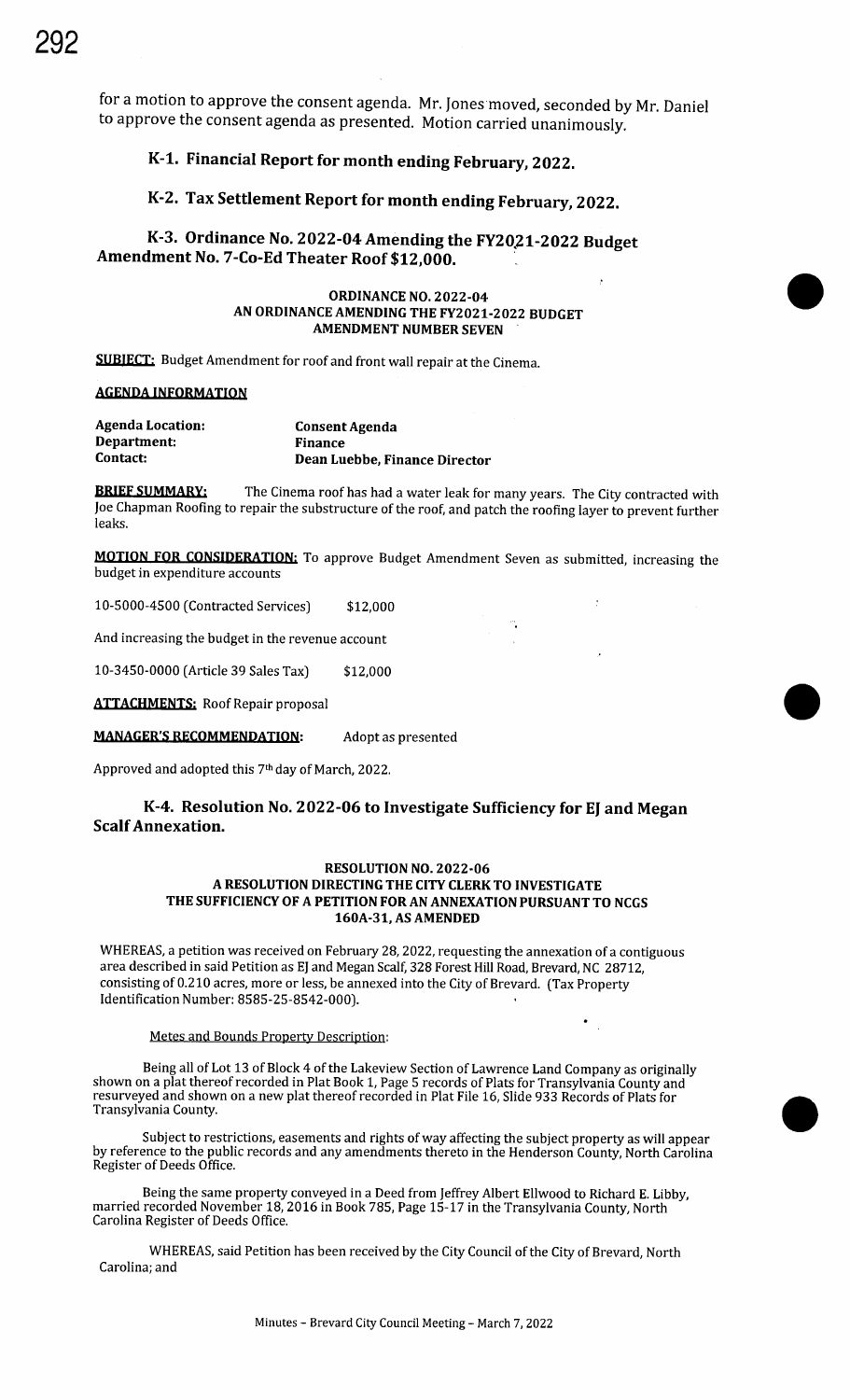WHEREAS, NCGS 160A-31, as amended, provides that the sufficiency of the Petition shall be investigated by the City Clerk before further annexation proceedings may take place; and

WHEREAS, the City Council of the City of Brevard deems it advisable to proceed in response to this request for annexation.

NOW THEREFORE, BE IT RESOLVED BY THE CITY COUNCIL OF THE CITY OF BREVARD, NORTH CAROLINA:

Section 1. The City Clerk is hereby directed to investigate the sufficiency of the above described Petition and to certify as soon as possible to the City Council the result of her investigation.

Section 2. This Resolution shall become effective upon its adoption and approval. Adopted

and approved this the 7th day of March, 2022.

# K-5. Resolution No. 2022-07 Fixing a Date of Public Hearing-Pisgah Forest Outdoors Annexation.

### RESOLUTION NO. 2022-07 A RESOLUTION FIXING A DATE OF PUBLIC HEARING ON THE QUESTION OF ANNEXATION PURSUANT TO NCGS 160A-31, AS AMENDED

WHEREAS, a petition was received on December 12, 2021, requesting the annexation of a contiguous area described in said Petition as the Pisgah Forest Outdoors, LLC, 11 Mama's Place, Pisgah Forest, NC 28768, consisting of 7. <sup>13</sup> acres, more or less, be annexed into the City of Brevard. ( Tax Property Identification Number: 8597-46-3093-000); and,

WHEREAS, the Brevard City Council has by Resolution No. 2022- 04 directed the City Clerk to investigate the sufficiency thereof; and

WHEREAS, certification by the City Clerk as to the sufficiency of said petition has been made.

NOW, THEREFORE, BE IT RESOLVED BY THE CITY COUNCIL OF THE CITY OF BREVARD, NORTH CAROLINA:

Section 1. That a public hearing on the question of annexation of the contiguous area described below as requested by Pisgah Forest Outdoors, LLC., will be held at Brevard City Hall at 5:30 P.M. on the 21st day of March, 2022.

Section 2. The area proposed for annexation is described as follows:

Metes and Bounds Property Description:

Beginning at a rebar marking the northwest corner of the parcel shown as Tract D on the Plat recorded in Plat File 16, Slide 363 and the same corner shown as Tract C ( Revised) on the Plat recorded in Plat File 16, Slide 396, and being the southwest corner of the Hughes Tract (Book 210, Page 133), and then running with the Hughes line, North 82 degrees 15'03" East 222.20 feet to a rebar 10'East 1.02. northwest corner of the Walmart parcel (Book 560, Page 344); then South 23 degrees 10'52" East 123.60 feet to a rebar; then South 34 degrees 48'26" East 161.11 feet to a rebar in a stump; then South  $27\,$ degrees 51'32" East 280.49 feet to a concrete monument; then South 06 degrees 51'31" East 8.35 feet to a concrete monument; then South 20 degrees 37'21" West 231.82 feet to a rebar; then continuing South 20 degrees 37'21" West to an iron rod set at the northeastern corner of Tract D (Revised) shown on the Plat recorded in Plat File 16, Slide 396; then North 69 degrees 23' 38" West 129.95 feet to an iron pipe; then North 48 degrees 07'13" West 413.65 feet to a 1 3/4" iron pipe in the line of the U.S. Forest Service; then with the Forest Service line, North 05 degrees 01'25" East 514.33 feet to the point of Beginning; containing 7. 13 acres, and shown as Tract C ( Revised) on the Plat recorded in Plat File 16, Slide 396.

Section 3. Notice of said public hearing shall be published in the Transylvania Times, a newspaper having general circulation in the City of Brevard, at least ten ( 10) days prior to the date of said public hearing.

Section 4. This Resolution shall become effective upon its adoption and approval.

Adopted and approved this the 7<sup>th</sup> day of March, 2022.

2021. K-6. Housing Trust Fund Selection Committee Minutes -November 16,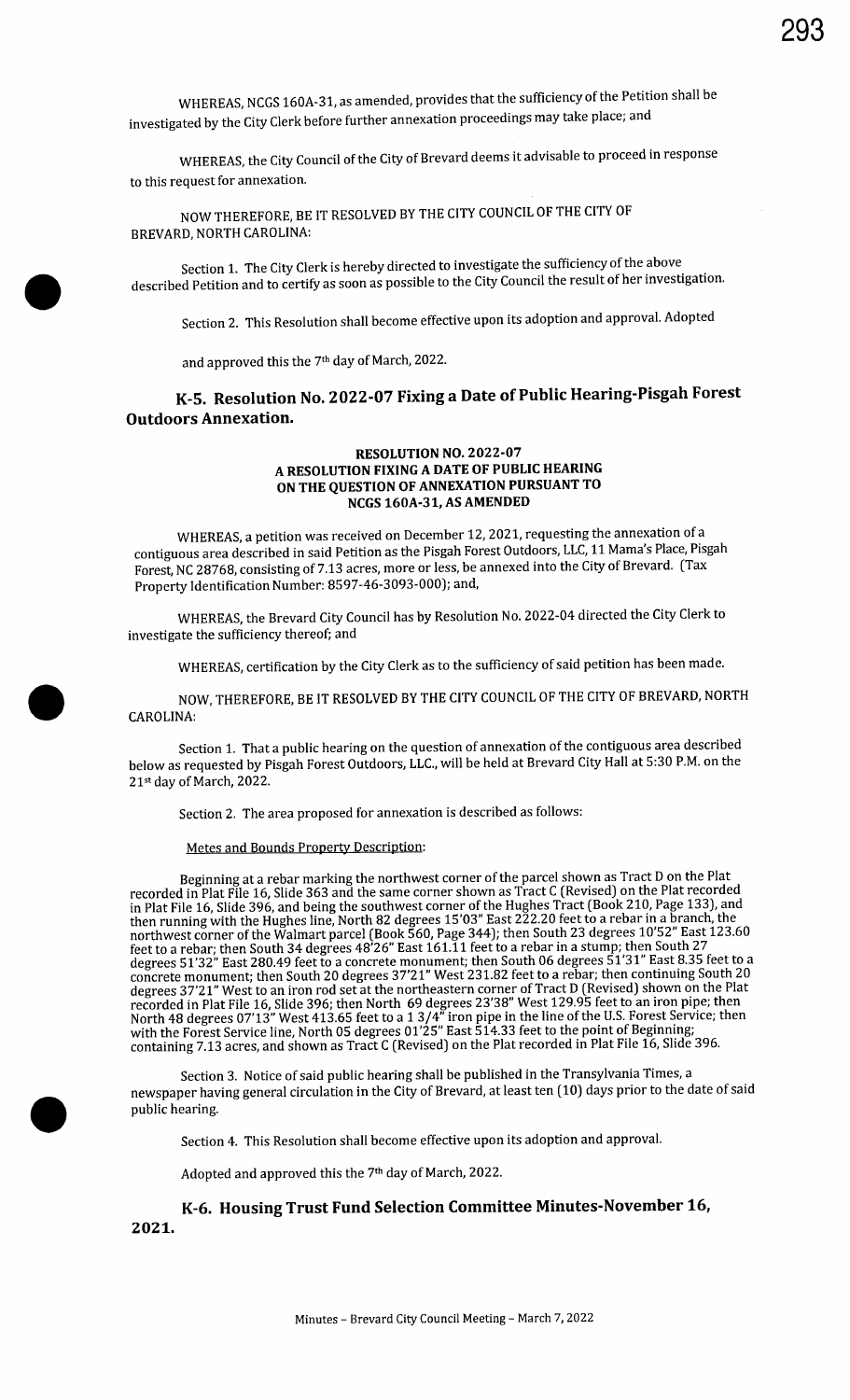K-7. Council Downtown Master Plan Committee Minutes -December 2,

2021.

2021. K-8. Council Public Works & Utilities Committee Minutes -December 13,

K-9. Parks, Trails & Recreation Committee Minutes -January 12, 2022.

K-10. Ordinance No. 2022-08 Amending the FY2021-2022 Budget Amendment Number Ten -Community Garden Fees.

### **ORDINANCE NO. 2022-08** AN ORDINANCE AMENDING THE FY2021-2022 BUDGET AMENDMENT NUMBER TEN

**SUBIECT:** Budget Amendment for Community Garden Fees.

### **AGENDA INFORMATION**

| <b>Agenda Location:</b><br>Department:<br>Contact: | <b>Consent Agenda</b><br><b>Finance</b>                                                                                                                                                                                               |
|----------------------------------------------------|---------------------------------------------------------------------------------------------------------------------------------------------------------------------------------------------------------------------------------------|
|                                                    | Dean Luebbe, Finance Director                                                                                                                                                                                                         |
| <b>BRIEF SUMMARY:</b><br>5X20, respectively.       | The new Community Garden will have individual plots of 5X5, 5X10, 5X15 and                                                                                                                                                            |
|                                                    | <b>MOTION FOR CONSIDERATION:</b> The Community Garden Task Force recommends annual rental fees be                                                                                                                                     |
| added to the City's Fee Schedule as follows:       |                                                                                                                                                                                                                                       |
| 5X5 \$5                                            |                                                                                                                                                                                                                                       |
| 5X10 \$10                                          |                                                                                                                                                                                                                                       |
| 5X15 \$15                                          |                                                                                                                                                                                                                                       |
| 5X20 \$20                                          |                                                                                                                                                                                                                                       |
|                                                    | The fees will be used as a stipend for a volunteer garden coordinator, essentially about \$600 per year for the<br>coordination duties. Duties will include maintenance of tools in the tool shed, assisting gardeners with set up of |

plot, general grounds maintenance, etc. MANAGER'S RECOMMENDATION: Adopt as presented

Approved and adopted this 7<sup>th</sup> day of March, 2022.

## L. Unfinished Business - None.

## M. New Business.

M-1. Co-Ed Theater-Approval of Lease. Attorney McKeller explained that back in 2015, the lease was transferred to Take One Entertainment. It expired on February 28, 2022 and it is up for renewal. Any lease under ten years has to be noticed stating intent. A lease was negotiated with the current lease holder for five years renewable each year after that. Each of you should have <sup>a</sup> lease in front of you. I modified the lease to clarify who owns what. There were some comments made during public comment that <sup>I</sup> think <sup>I</sup> need to address. One was <sup>a</sup> request to table it. I want to remind Council that if they table this, there will be no lease. It will go away, the equipment will be taken away and it will be <sup>a</sup> shell of <sup>a</sup> building. Having one entity own and operate this building, especially in the absence of a contrary plan, an actual offer from another entity or individual to put some skin in the game financially, we need to be careful in turning this down or we end up getting nothing because we grabbed too much. When <sup>I</sup> did <sup>a</sup> review of everything this afternoon, it appears it has always been, at least in the last 50 years, that Council's in the past have always determined that it is a public purpose to maintain movies running in this area and that the best way to do that • was by public-private partnership as opposed to conveying it to someone else.

Mr. Morrow moved, seconded by Mr. Daniel to approve the lease as presented. Motion carried unanimously.

M-2. Mary C. Jenkins Community Center Memorandum of Understanding. Mr. Harrell explained that construction of the new Mary C. Jenkins Community Center is slated for completion late this spring with the Center opening this summer. A proposed Memorandum of Understanding (MOU) between the City and the Mary C. Jenkins Board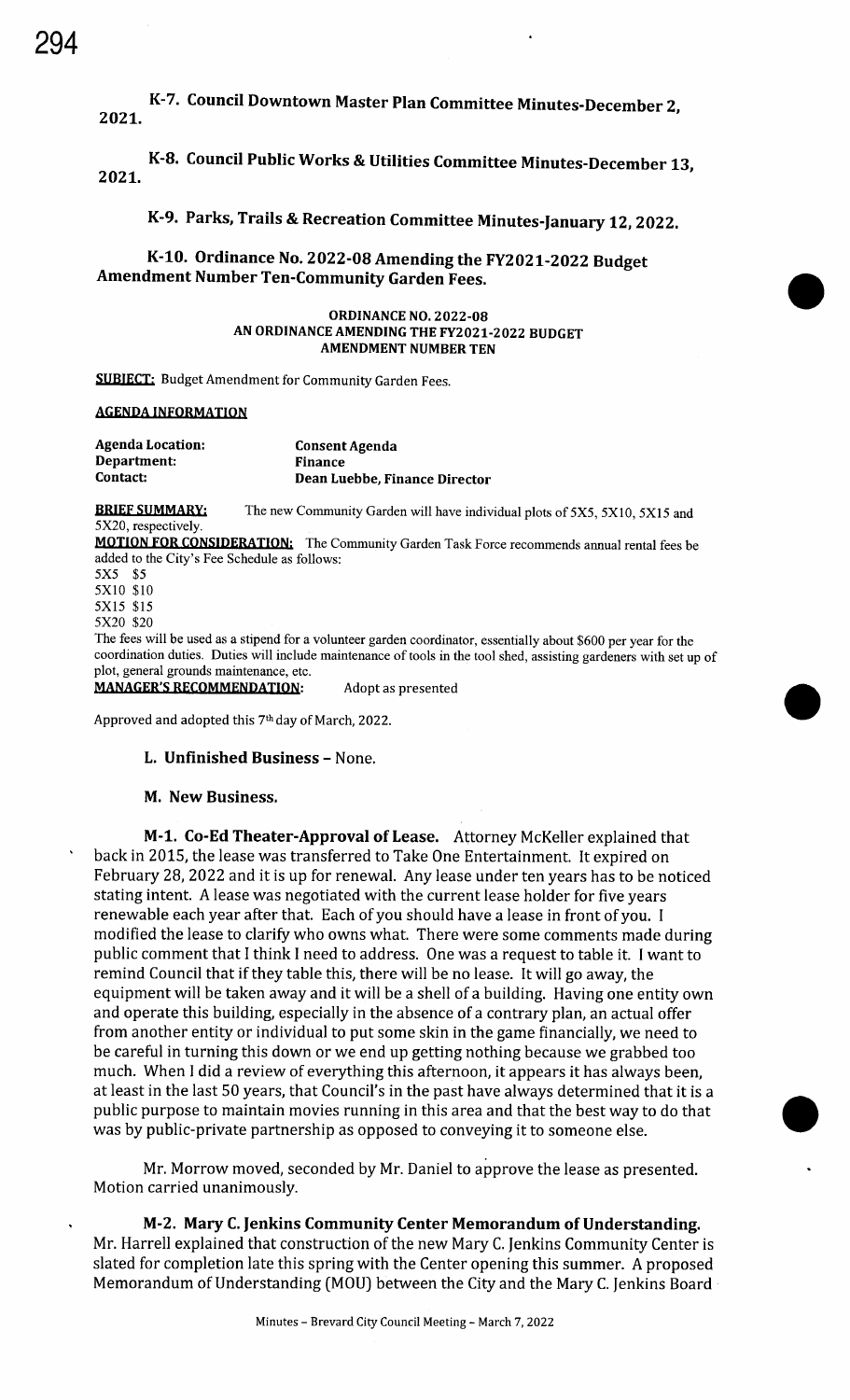of Directors has been drafted. This MOU will set out the responsibilities of the City and the Board of Directors with regard to the operations of the Mary C. Jenkins Community Center. We are asking Council to approve the MOU and it has been looked at by both the City and the Directors and I would recommend approval tonight.

Mr. Jones moved, seconded by Mr. Baker to approve the MOU as presented. Motion carried unanimously.

M-3. Ordinance No. 2022-05 Amending the FY2021-2022 Budget Amendment No. Eight-Powell Bill Sidewalk Survey \$34,800. Mr. Leubbe explained that the City received higher than expected Powell Bill revenues in FY22, and wishes to use these unexpected funds for a sidewalk survey and to increase the number of streets to be paved. Mr. Jones moved, seconded by Mr. Baker to approve the Ordinance as presented. Motion carried unanimously.

### **ORDINANCE NO. 2022-05** AN ORDINANCE AMENDING THE FY2021-2022 BUDGET AMENDMENT NUMBER EIGHT

**SUBJECT:** Budget Amendment for sidewalk survey and paving from Powell Bill funds

#### **AGENDA INFORMATION**

i

Agenda Location: New Business Department: Finance Contact: Dean Luebbe, Finance Director

**BRIEF SUMMARY:** The City received higher than expected Powell Bill revenues in FY22, and wishes to use these unexpected funds for a sidewalk survey and to increase the number of streets to be paved.

MOTION FOR CONSIDERATION: To approve Budget Amendment Eight as submitted, increasing the budget in expenditure accounts

| 10-5700-4500 (Contracted Services)   | \$19,000 |
|--------------------------------------|----------|
| 10-5700-0925 (Professional Services) | \$15,800 |

And increasing the budget in the revenue account

10- 3430- 0000 ( Powell Bill Revenues) \$ 34,800

**ATTACHMENTS:** Roof Repair proposal and paving proposal.

MANAGER'S RECOMMENDATION: Adopt as presented

Approved and adopted this 7th day of March, 2022.

M-4. Ordinance No. 2022-06 Amending the FY202-2022 Budget Amendment No. Nine-911 Powell Bill Sidewalk Survey \$45,600. Mr. Luebbe explained that for a while, we had our own dispatch services and the County was giving us some funds for that. The dispatch services were transferred from the City of Brevard to Transylvania County in June of 2020. The City needs to close the Communication Fund and transfer the remaining balance to Transylvania County. Mr. Baker asked if this was due to previous improper accounting and Mr. Luebbe said it could have been better. Mr. Morrow moved, seconded by Mr. Daniel to approve the ordinance as presented. Motion carried unanimously.

# ORDINANCE NO. 2022- 06 AN ORDINANCE AMENDING THE FY2021-2022 BUDGET<br>AMENDMENT NUMBER NINE

**SUBIECT:** Budget Amendment for transfer to Communications Fund.

#### **AGENDA INFORMATION**

Agenda Location: New Business Department: Finance

Contact: Dean Luebbe, Finance Director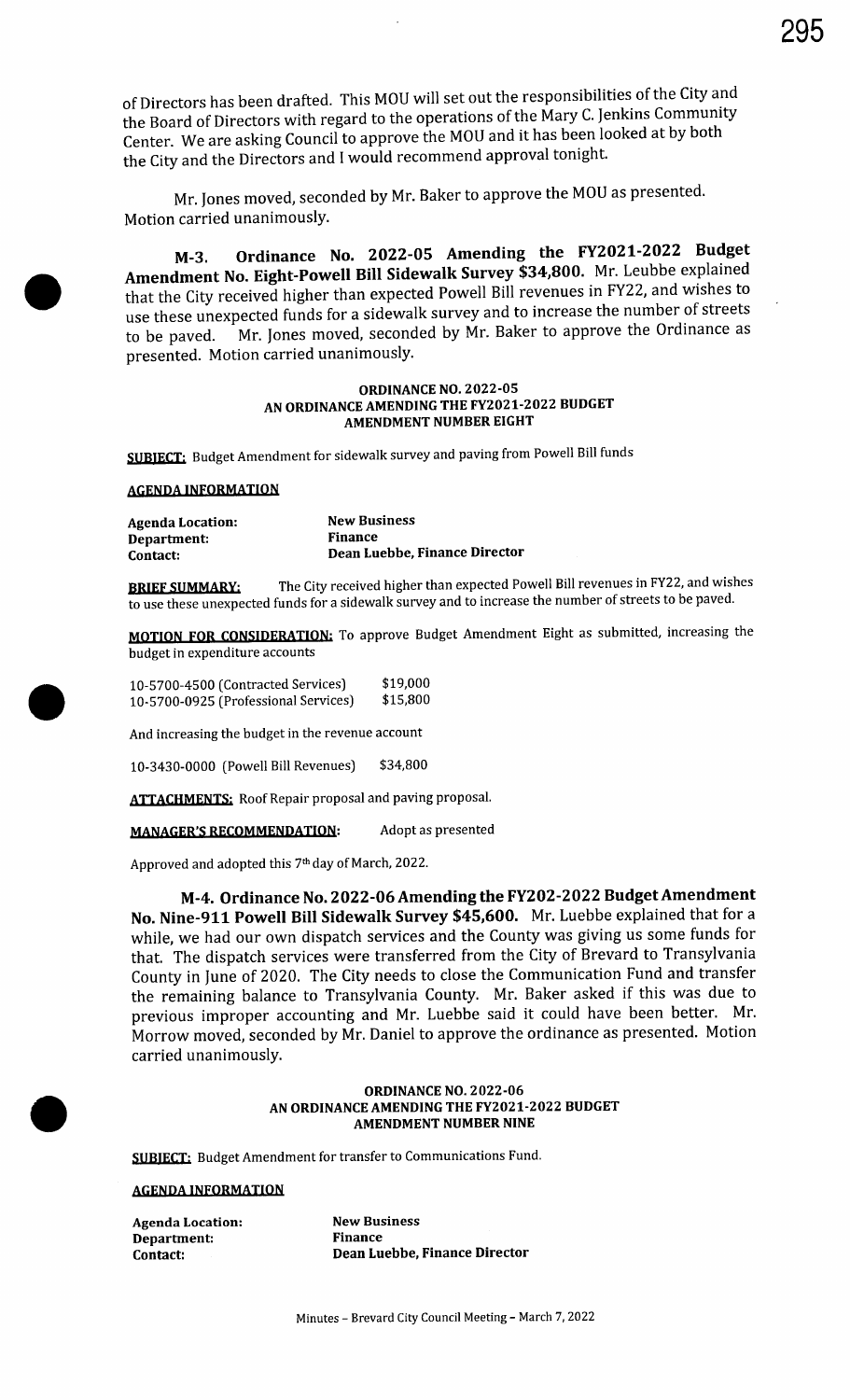**BRIEF SUMMARY:** Dispatch services were transferred from the City of Brevard to Transylvania County in June of 2020. The City needs to close the Communication Fund and transfer the remaining balance to Transylvania County.

During the period the City operated its dispatch system, we received monies from the State of North Carolina for 911 services, intended to supplement our expenses related to this service. Annually we were required to submit a PSAP Revenue -Expenditure Report, which summarized the financial activity and ending fund balance. If the 911 Board decided that certain expenditures were not dispatch related, they were able to disallow them. This has occurred over the last six years, and these disallowed expenditures total \$45,562. 59.

I will use FY19 as an example. Our general ledger (fund 80) recorded expenses of \$27,989.84, but the 911 Board only allowed \$17,020. The difference is \$ 10, 969.84. It should not be implied that this \$10,969.84 in expenditures were not needed by the Police Department. The problem was, the 911 Board did not feel it was as closely related to dispatch as the City did.

In a perfect world, after the City received notification that the 911 Board was disallowing some of our expenditures, we should have recorded the \$10,969.84 as an expense in the General Fund, Police Department and reduced Fund 80 expenditures by that amount.

With this budget amendment, the General Fund will record an expense and <sup>a</sup> reduction of fund balance of 45,562. 59 in FY22. If properly accounted for, in the last six years, the General Fund would have recorded portions of this amount (FY19 would have been \$10,969.84) as an expense and reduction of fund balance in each fiscal year. In the end, the City ends up in the same place.

**MOTION FOR CONSIDERATION:** To approve Budget Amendment Nine as submitted, increasing the budget in expenditure accounts

10-6600-9258 (Transfer to Fund 80) \$45,600 80- 5100- 4500 (Contracted Services) \$45,600

And increasing the budget in the revenue account

10-3450-0000 (Article 39 Sales Tax) \$45,600 80-3990-0000 (Fund Balance Approp) \$45,600

ATTACHMENTS: FY19 PSAP report and FY19 Fund 80 expenses.<br>MANAGER'S RECOMMENDATION: Adopt as presented

Approved and adopted this 7<sup>th</sup> day of March, 2022.

M-5. Ordinance No. 2022-07 Amending the City of Brevard Housing Trust Fund. Attorney McKeller explained that he was asked to come and speak at the last meeting of the Housing Trust Fund Committee to talk about some options for addressing affordable housing issues. We've had a workshop on it and we've got a committee that appears to be in the proper place for it but as <sup>I</sup> was reviewing the implementing ordinance for that committee, I realized that they're only authorized to address applications and funding for the Housing Trust Fund. So after discussion, I believe they passed an Ordinance requesting that the Council modify their implementing Ordinance to go one step beyond just taking applications and deciding whether to fund them or not but also to initiate seeking out and implementing solutions for workforce housing in Brevard. They have asked to be given that authority. So we have drafted an amendment to the Ordinance and we would like you to consider approving it tonight. I would also suggest that we take <sup>a</sup> look at the purview of the rest of our committees to make sure that we're all acting within the scope. We need to make sure that everyone is acting within their power. Mr. Daniel moved, seconded by Mr. Jones to approve the ordinance as presented. Motion carried unanimously.

#### AN ORDINANCE AMENDING THE CITY OF BREVARD HOUSING TRUST FUND ORDINANCE NO. 2022- 07

 $\bullet$ 

WHEREAS, the Brevard City Council created the Housing Trust Fund for the purposes of supporting the development of affordable and work force housing within the City of Brevard on January 23, 2012 by adopting Ordinance 2012- 02; and

WHEREAS, the Housing Trust Fund Selection Committee has met since its formation to discuss the Housing Trust Fund and has identified a need to amend the existing Ordinance to better facilitate furthering the goals of the Housing Trust Fund; and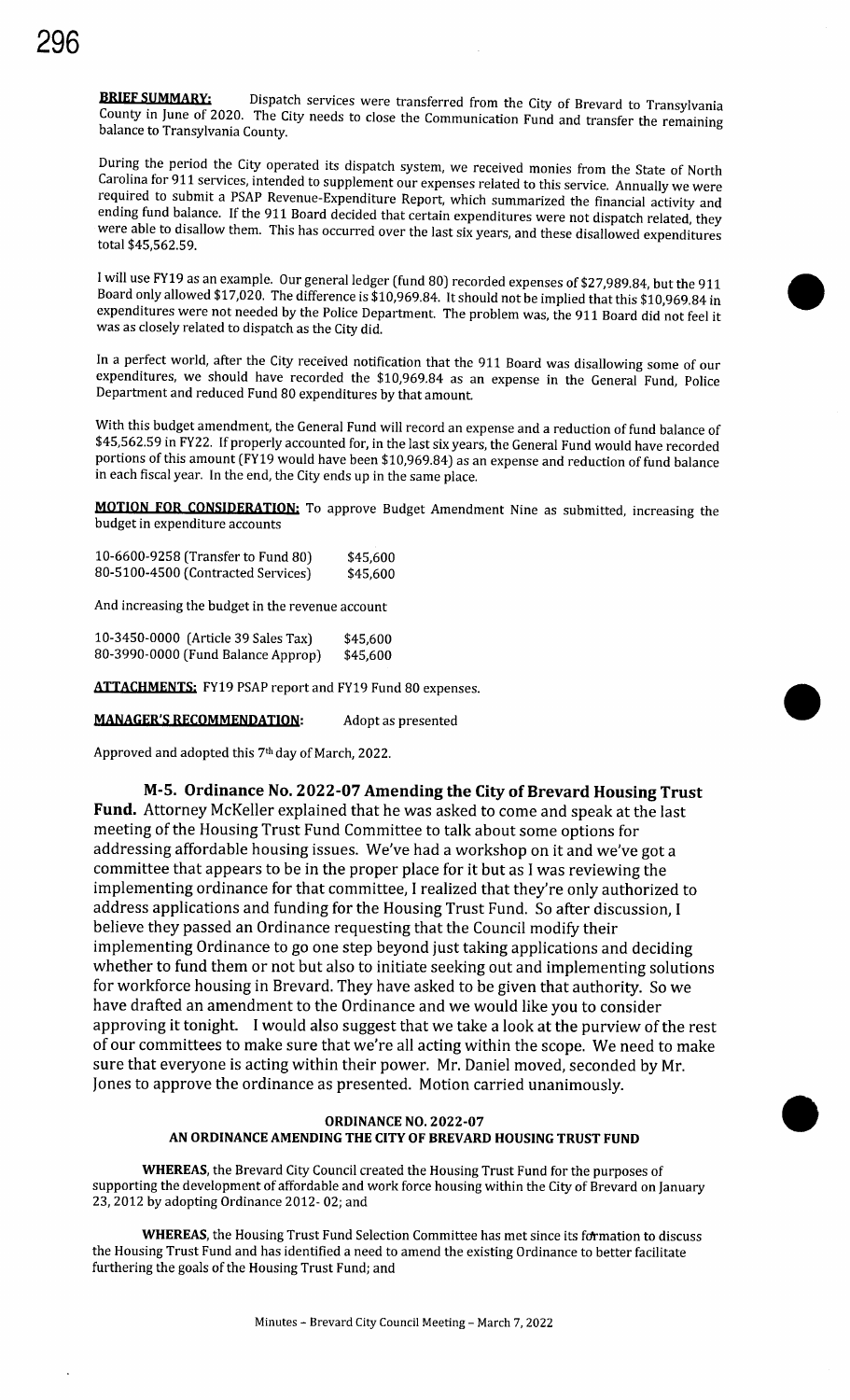WHEREAS, City Council' <sup>s</sup> adopted goals for the development of affordable and workforce housing within the City of Brevard are set forth within the City of Brevard Land Use Plan, the Focus 2020 Plan, the 2010- 2015 Consolidated Strategic Housing & Community Development Plan, and the 2015 Comprehensive Plan; and,

# NOW THEREFORE BE IT ORDAINED BY THE CITY COUNCIL OF BREVARD, NORTH CAROLINA THAT:

Section III. Eligible Activities be amended to add the following eligible activity: 15. Seeking out and implementing solutions for workforce housing in Brevard. Approved and adopted this 7th day of March, 2022.

M-6. Approval of Civic Clerk Agenda Management System. Mr. Harrell explained that this proposal is. more expensive than was estimated in January with the first-year implementation being \$12,690 ( including training and set up) and an annual maintenance fee of \$8, 190. This app is far more enhanced than it was in 2018 and includes automated minutes recording, a very interactive citizen portal that allows a citizen to see a meeting's agenda alongside the video of that meeting and easily click where in the video the citizen wants to watch. It also includes <sup>a</sup> live streaming feature that Council mentioned at its Strategic Planning Session. The automated minutes feature will be <sup>a</sup> real timesaver for the City Clerk, especially since there are two Council meetings a month now. Mr. Jones moved, seconded by Mr. Morrow to approve purchase of the Civic Clerk Agenda Management System. Motion carried unanimously.

# N. Remarks/ Future Agenda Considerations.

Mr. Jones said that he will have <sup>a</sup> brief presentation from the Community Relations Board that he would like on the next agenda.

Mayor Copelof said that she has- asked our City Attorney to look at our Council Procedures Handbook because it's outdated. And <sup>I</sup> would like him to update it for us. <sup>I</sup> am holding my next Meet the Mayor on March 24th at Food Matters Market. The last one was at Papa LEW and there was about 30 people there and I'd like to thank the owner for letting us be there. The Mary C. Jenkins Community Center Poetry Contest has been extended and the deadline is now March 12<sup>th</sup> so you still have time. It's on our website so you can look up the rules so please think about writing <sup>a</sup> poem. This is in honor of African Amercian History Month. The Western North Carolina Leadership Forum will be here next week at Brevard College in the Porter Center. We held our first Ecusta Trail Advisory Board meeting last week and this was a wonderful example of collaboration working towards one goal. <sup>I</sup> will be joining with Conserving Carolina and we will be presenting to the County Commissioners next week at their meeting. This Saturday we're going to be having a working day at the Community Garden and putting two picnic tables donated by Lowe's and you can help me and Mr. Morrow try to construct these beds.

O. Closed Session(s) - Mayor Copelof asked the City Attorney if it would be appropriate for Council to hold a closed session to discuss <sup>a</sup> property acquisition. City Attorney advised pursuant to  $GS \$  143-318.11.  $(a)(3)(5)$  it would be appropriate to convene a closed session on the matter. A closed session requires a separate motion, second and vote to discuss the matter. Council will enter and exit regular session for each closed session.

Closed Session #1 - At 8:16 p.m. Mr. Jones moved, seconded by Mr. Daniel to enter into closed session to discuss a property acquisition and clear Council Chambers. Motion carried unanimously. Authorized to remain for the closed session with Council and the Attorney were the City Manager, City Clerk and Planning Director Paul Ray.

Council Returned to Regular Session - at 8:43 p.m. Council resumed the meeting in regular session. No official action was taken in closed session and the Minutes of the closed session are authorized to be sealed.